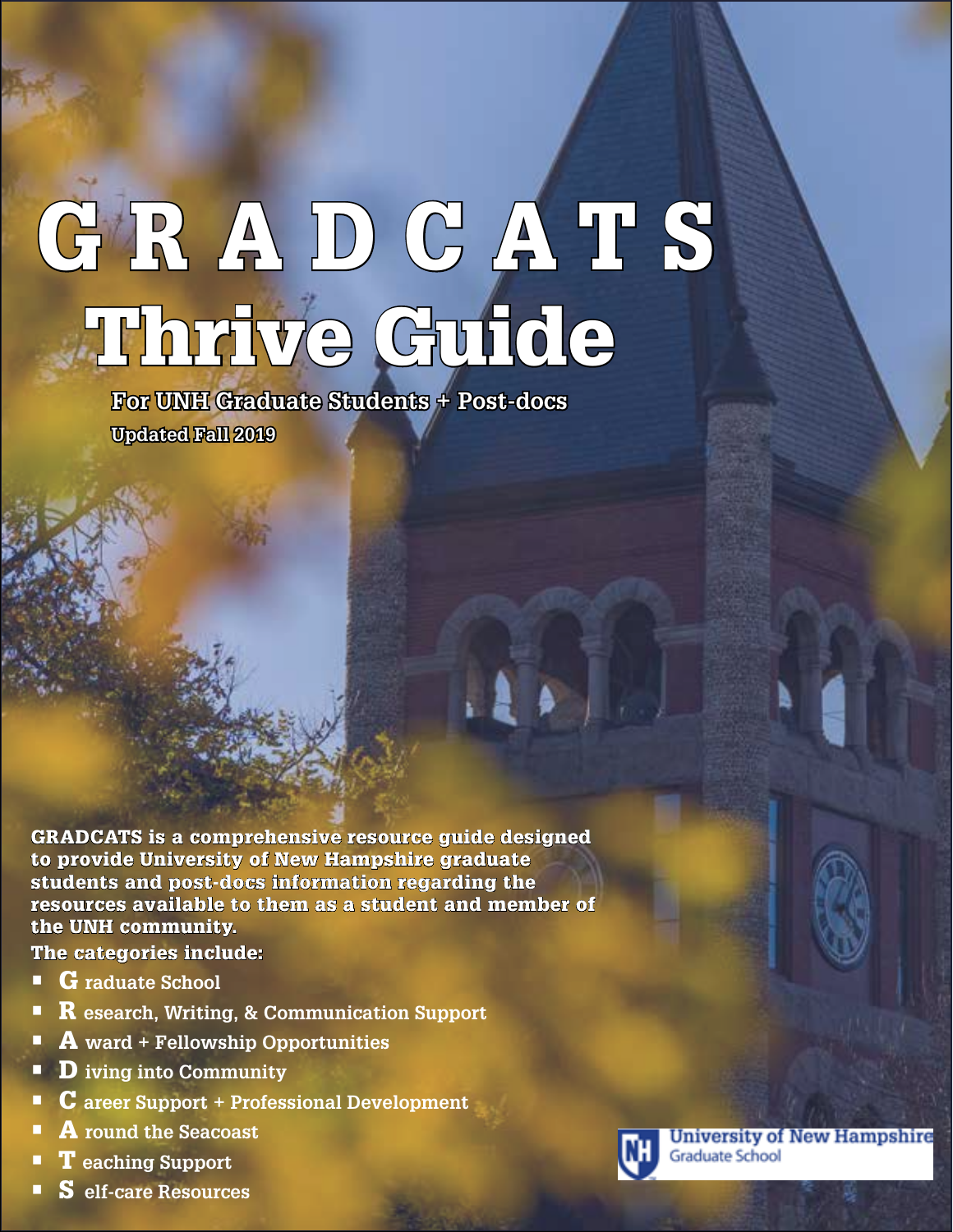# Graduate School

The Graduate School serves to connect and direct graduate students from all programs. Whether you're new to the UNH graduate community or a current student looking for information, resources specifically for graduate students can be found here. For general info on the UNH Graduate School, visit [our website](https://gradschool.unh.edu/who-we-are) or contact grad.school@unh.edu.

» [Where we are:](https://gradschool.unh.edu/who-we-are/contact-us) Our Durham offices are on the ground level and first floor of Thompson Hall. In our first-floor office, you will find the Graduate School Deans, as well as administrative and recruitment/retention staff. In our ground floor offices, you will find admissions, IT, and academic services staff.

» The Nest & Hive: Located on the ground floor of Thompson Hall, these are designated graduate student spaces. The Nest, Room G15, is a social space and features a variety of seating and table spaces, a meeting room, and coffee/tea/snacks. The Hive, Room G16, is a study and learning space, equipped with tables and chairs for approximately 20 people. Most of our Graduate School programs occur in these spaces.

• Graduate Student Workspace Hours in the Hive: Each semester, the Graduate School office reserves this space for select times during the week for graduate students to work in a quiet, focused community. Come by the Hive for info on these hours.

### » Organizations specifically for graduate students:

- [Graduate Student Senate:](https://www.unh.edu/gss) The official voice of the UNH graduate student body, GSS works hard to advocate for and foster community among graduate students.
- [Stonewall Grads](https://wildcatlink.unh.edu/organization/StonewallGrads): LGBTQ+/ally group for graduate students + post-docs.
- ABUGS: Advisory Board for Underrepresented Graduate Students.
- Graduate Parent Support Group: Supportive social group for students and post-docs who are juggling family and academic lives

### » How to get connected:

• Tune into our weekly newsletter, delivered to all UNH graduate student and postdoc emails every Sunday night. For events, check out our [Event Summary page.](https://gradschool.unh.edu/php/reg_events.php) If you do not receive the newsletter and would like to, please email grad.assist@unh.edu.

• Follow us on [Twitter](https://twitter.com/unh_gradschool?lang=en), [Instagram,](https://www.instagram.com/unhgraduateschool/?hl=en) and [Facebook](https://www.facebook.com/UNHGraduateSchool/) to learn about upcoming events and opportunities, as well as current research and recognition.

• Canvas page: Each semester, all new graduate students and post-docs are automatically enrolled in our "Graduate School Professional Development Programs" Canvas course page. We use this course page to send out announcements for upcoming events and opportunities in the graduate community. For information on navigating Canvas, check out this UNH guide [here](https://td.unh.edu/TDClient/KB/ArticleDet?ID=1278). If you are not part of the Canvas page and would like to be, email grad.assist@unh.edu to request to be added.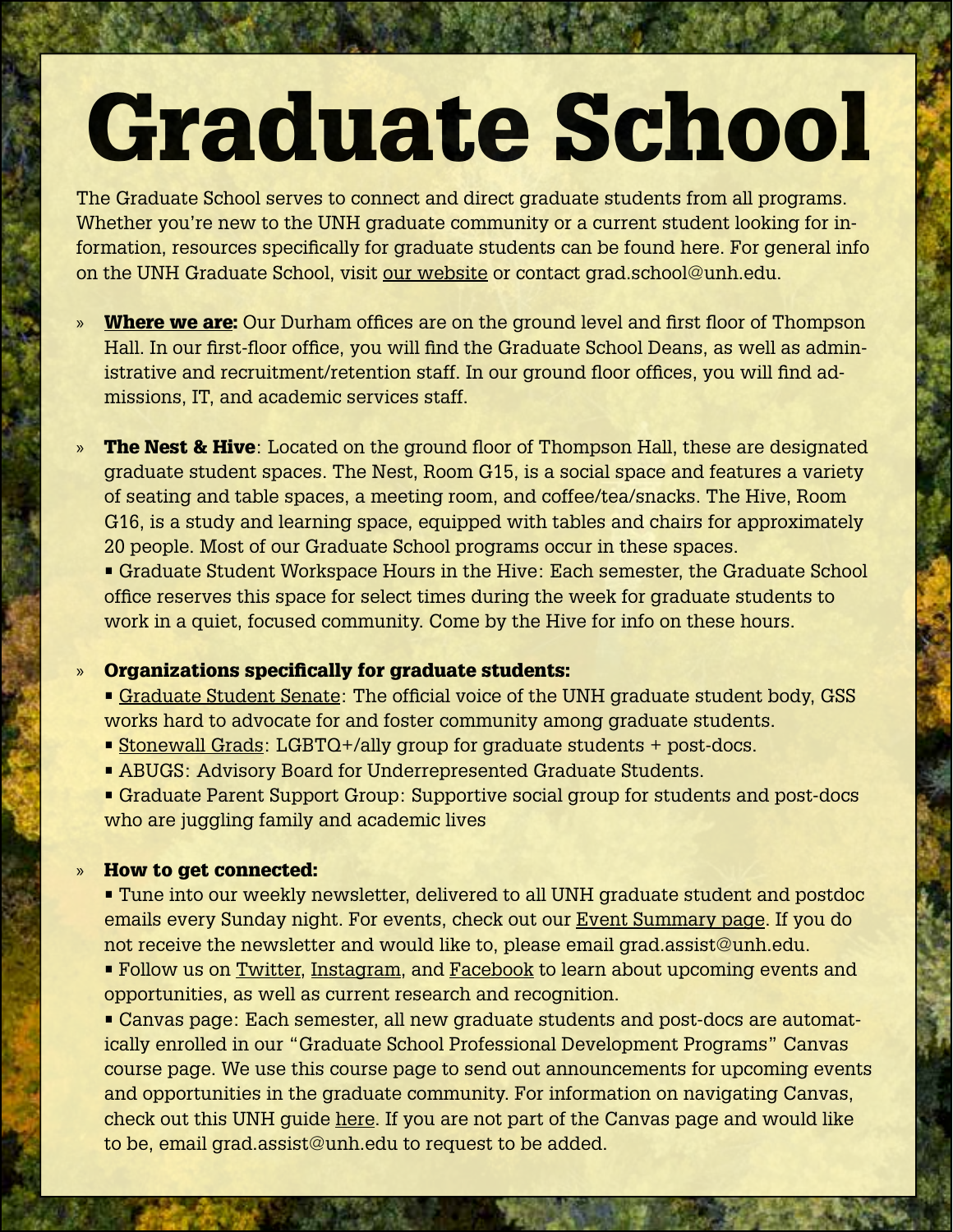### Research, Writing, & Oral Communication Support

- » [Dimond Library](https://www.library.unh.edu/) + Dimond Library's [Graduate Student Resources](https://www.library.unh.edu/graduate-students): Your one-stop shop for research/publication support, teaching/classroom support, and general support.
- » [Connors Writing Center](https://www.unh.edu/writing/cwc) + [Grad Student Services](https://www.unh.edu/writing/writing-conferences-students): Whether you're working on a proposal, paper, or thesis/dissertation, the Connors Writing Center is equipped with trained writers and strives to pair graduate students with graduate writers in one-on-one sessions to best support students in their writing practice.
- » **[Writing Retreats:](https://www.unh.edu/unhtoday/2018/12/registration-open-5th-live-free-or-die-writing-boot-camp)** Consists of a Winter Writing Retreat during January-term and a Summer Writing Retreat in August, these are weeklong retreats held on the Durham campus for graduate students to work in community on anything from papers and proposals to a thesis or dissertation. The retreat includes support from the Connors Writing Center, science/humanities faculty, the library, and Rec Center; plus coffee/snacks/lunch each day!
- » Dissertation/Thesis Workshops, Resources, and Retreats:
	- Workshops: The Graduate School holds regular information sessions on the rules and general process required to format and submit final theses and dissertations.
	- Resources: [Thesis/Dissertation Formatting Manual.](https://unh.app.box.com/v/thesis-manual)
	- Retreats: In collaboration with the Connors Writing Center, the Grad School organizes retreats to provide students with space, writing resources, food, and coffee/tea in a supportive environment so that they can advance towards the completion of their work. • More info under "Writing Skill Improvement Opportunities" in our [Professional Devel](https://gradschool.unh.edu/graduate-student-resources/events-professional-development)[opment page.](https://gradschool.unh.edu/graduate-student-resources/events-professional-development)
- » [Three Minute Thesis](https://gradschool.unh.edu/research/graduate-research-conference/3-minute-thesis-3mt-competition) (3MT): A great opportunity for researchers looking to sharpen their communication skills, the 3MT is an annual competition in the spring semester open to students of all disciplines. The Grad School provides workshops to help prepare!
- » [Graduate Research Conference](https://gradschool.unh.edu/research/graduate-research-conference/graduate-research-conference-registration) (GRC): The GRC is an annual conference in the spring semester to highlight graduate research in all fields; this a great opportunity to gain experience sharing your work in a professional setting!
- » **[Research Communications Academy](https://www.unh.edu/research/grant-seeking-workshops-and-programs/research-communications-academy) (RCA):** The RCA is a free, annual program that trains faculty members, graduate students, and research-related staff to effectively communicate the power and impact of UNH scholarship with broad audiences. Space is limited, and the applicaton period is typically mid-fall semester.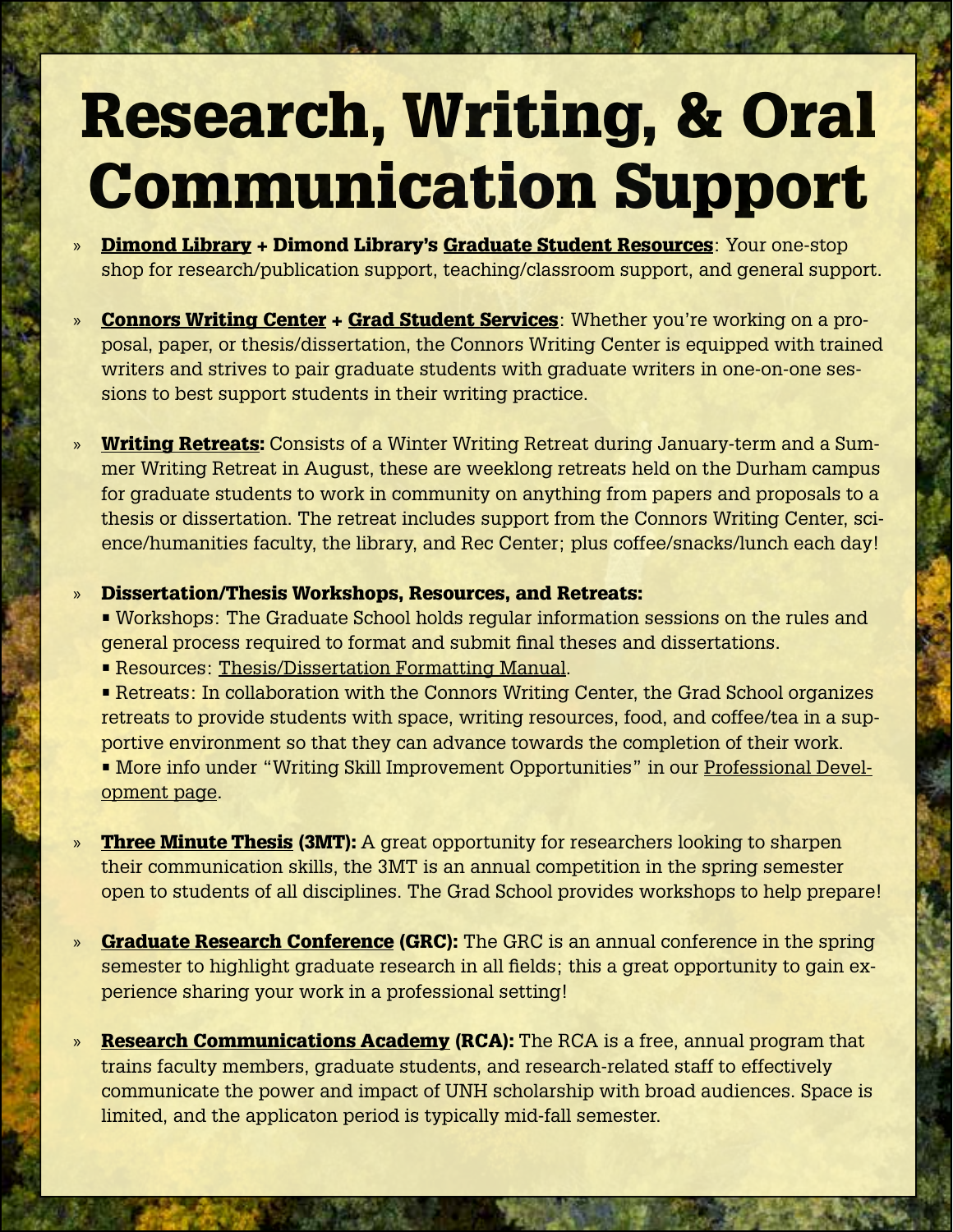### Awards + Fellowship Opportunities

The Graduate School awards a number of scholarships and fellowships to students every year. Information regarding eligibility, application, and past recipients can be found on our [Fellowships page](https://gradschool.unh.edu/research/fellowships-awards).

#### » Graduate School Fellowships

**· Dissertation Year Fellowship (DYF):** Available on a competitive basis to doctoral students who meet the criteria as outlined in the terms and awarding criteria, these annual awards provide tuition coverage, a stipend, and fee wavers for the period of the award.

• Summer Teaching Assistant Fellowship (STAF): The Graduate School's annual competition for Summer Teaching Assistant Fellowships support research or study during the summer for individuals who have held a TA position during the current academic year and who have performed exceptionally well as a TA and as a student.

• The deadline for both the DYF and STAF applications is typically in January.

### » Graduate Awards

**• The Graduate Faculty Mentor Award** honors a faculty member whose commitment to excellence in graduate student training has contributed significantly to graduate students' professional development.

• Graduate Research/Scholarship/Creativity (GRSC) Award recognizes graduate student research/scholarship and other creative works that represents the best overall contribution to the discipline.

**• The Graduate Teaching Award** recognizes graduate students who have demonstrated excellence in teaching.

• Typically, the deadline for both the GRSC and Teaching Award nominations is in November; the deadline for the Faculty Mentor Award is in Feburary.

- » [Travel Grants](https://gradschool.unh.edu/admissions/financial): The Graduate School awards travel grants to students presenting their research and scholarship at professional meetings or conferences, as well as students attending professional development workshops and seminars that will enhance their research agendas.
- [UNH Fellowships Office](https://www.unh.edu/fellowships-office/): This office provides information, counsel, and editorial support to students applying for national and international fellowships/scholarships. • The UNH Fellowships Office also provides [a list of external scholarships, fel](https://www.unh.edu/fellowships-office/scholarships-available)[lowships and other funding opportunities](https://www.unh.edu/fellowships-office/scholarships-available).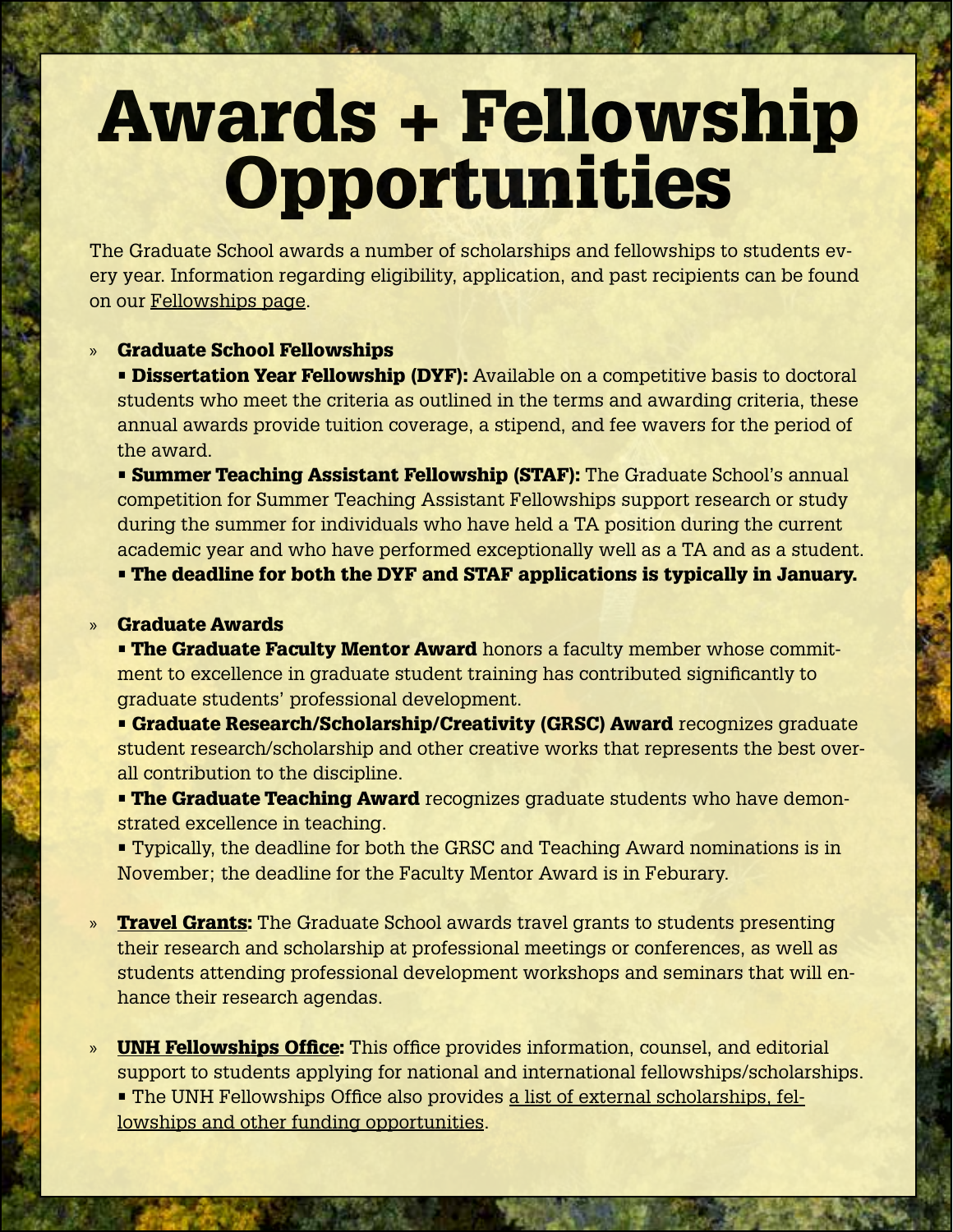### Diving into Community

### » For Graduate Students Specifically:

**• First Thursday Social**: Hosted by the Graduate Student Senate, this is a monthly, casual get-together at Dover's Thirsty Moose, with the goal of fostering community among graduate students from different disciplines. Includes free pizza!

**• Read Free or Die**: This is a monthly reading at Portsmouth's Book & Bar featuring graduate students in the English Department's Master of Fine Arts Writing program. Each reading features six students sharing original poetry, fiction, and nonfiction. Free & open to all!

**• Stonewall Grads**: LGBTQ+/ally group for graduate students; meets the first Wednesday of every month.

**• [Graduate Student Hikes](https://campusrec.unh.edu/outdoor-adventures)**: Organized by Campus Rec, these monthly day-long hikes in the White Mountains are a must! \$15, transportation included.

• Graduate Parent Support Group: A supportive social group specifcally for graduate students and post-docs who are juggling family & academic lives.

**• [Graduate Student Senate Meetings](https://www.unh.edu/gss/upcoming-meetings-events):** Open to all! Attending a meeting will give you an idea of how the GSS operates and the issues they address. There is no pressure to volunteer and lunch is always provided!

**• [Social events organized by the Graduate Student Senate \(GSS\)](https://www.unh.edu/gss/upcoming-meetings-events)**: In addition to First Thursdays, GSS hosts periodical gatherings such as bowling nights, outings to UNH Manchester, breakfasts, and more.

- » In the UNH Community: Graduate students are welcome and encouraged to join any UNH student organization, as well as attend lectures, events, and performances in the UNH community (most of which are free, or at least discounted for students). The Memorial Union Building (MUB) is where most community-wide, student-oriented events occur.
	- **[UNH Student Organizations.](https://www.unh.edu/mub/directory-recognized-student-organizations)**
	- [Movies in the MUB](https://www.unh.edu/mub/mub-movie-theaters): Each weekend, the MUB shows 2-3 recent Blockbuster movies which are free for all UNH students.
	- [MUB Talks:](https://www.unh.edu/mub/mub-talks) Current Issues lecutre series.
	- [UNH Museum of Art:](https://cola.unh.edu/museum-art) Ongoing art exhibitions and educational programs.
	- [Paul Creative Arts Center:](https://cola.unh.edu/paul-creative-arts-center) Theatre, music, and dance performances featuring UNH students and faculty as well as outside guests.
- » **[Athletics at UNH](https://unhwildcats.com/index.aspx):** UNH has a competitive selection of men's and women's varsity teams, including basketball, soccer, football, ice hockey, volleyball, and more! Most games/matches are free and open to the public; information on tickets can be found [here](https://unhwildcats.com/sports/2019/9/12/Tickets-2019-20.aspx).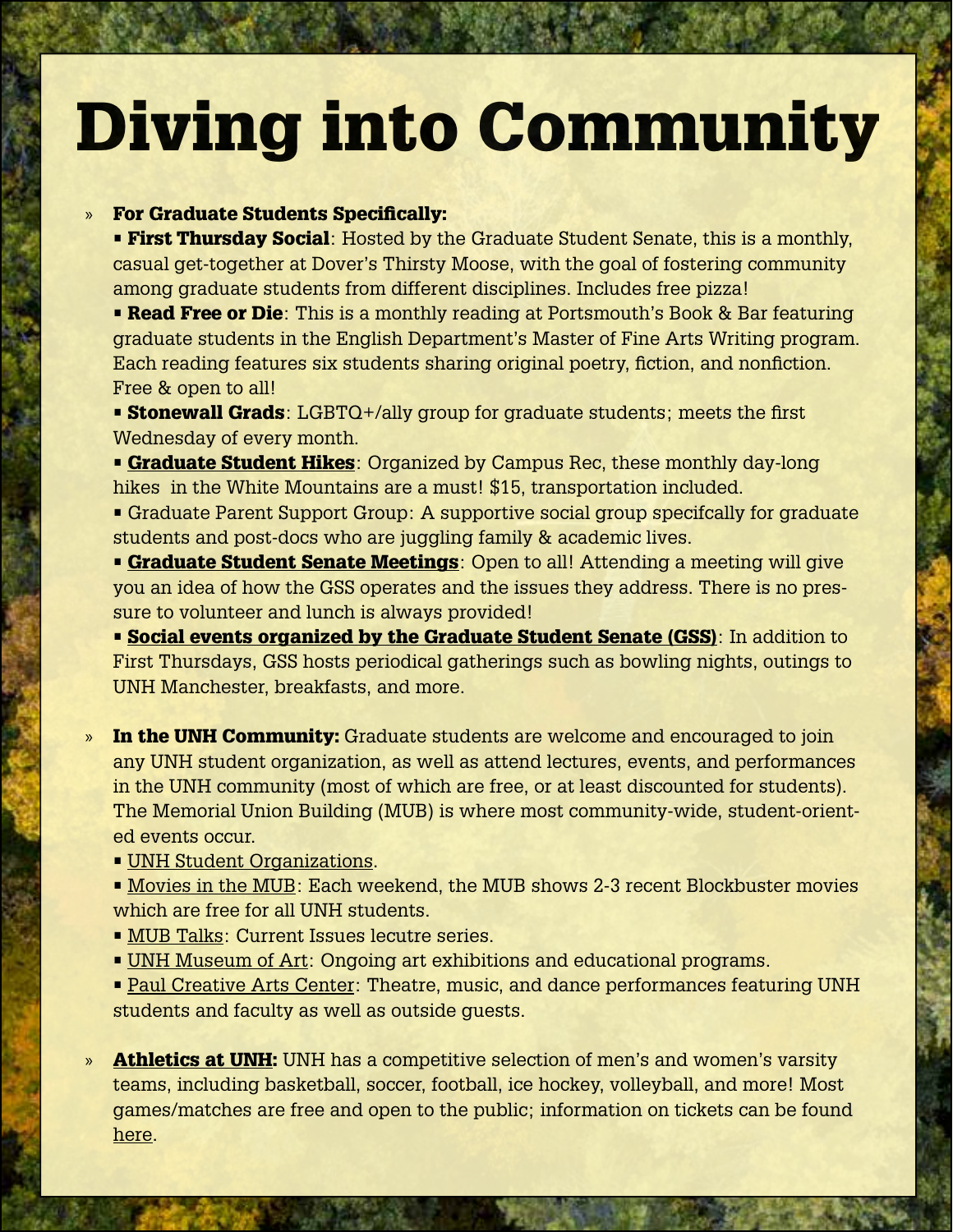### Career Support + Professional Development

- » [Professional Development in the Grad School:](https://gradschool.unh.edu/graduate-student-resources/events-professional-development) Ongoing workshops, seminars, & events determined by a Graduate Student Interest survey conducted annually to provide graduate students with the kind of professional support they are seeking. The programming categories include Research, Written & Oral Communication, Teaching, Career Development, Networking, and Health & Wellness.
	- Examples Include: Discipline-specific resume workshops, Wellness Wednesday luncheons, career panels, Meet Your Administrator luncheons, and more.

### » Online Resources for Graduate Students:

- [Aurora Powered by Beyond the Professoriate](https://beyondprof.com/): Through the two programs of study in Aurora, students are empowered to make informed decisions about their career path and learn successful job search strategies from other PhDs. Students and postdocs access resrouces to help them navigate the faculty job market, and explore professional careers beyond the professoriate.
- [Handshake](https://www.unh.edu/career/handshake): An online platform to search and apply for jobs and internships; login with your UNH email to find discipline-specfic as well as more broad opportunities.
- [Wildcat Connections](https://wildcatconnections.unh.edu/): An exclusive online community for UNH, Wildcat Connections is the home for current students and alumni to come together to ask questions, seek guidance, coach, inspire, and share professional success. Connections lead to opportunities, and this community is designed to facilitate growth for the UNH network.
- » **[UNH Career & Professional Success](https://www.unh.edu/career/) (CaPS):** CaPS provides professional success events, from career fairs, resume review days, and college-specific programs, as well as online tools for graduate students.
- » [UNH Professional Development & Training:](https://training.unh.edu/) Free for graduate students, PD&T hosts over 250 one-day workshops in New Hampshire on a range of topics including leadership, management, coaching, digital design, marketing, and grant-writing. PD&T also offers short-term certificate programs, conferences/boot camps, and online courses.
- » **[UNHInnovation \(UNHI\):](https://innovation.unh.edu/)** UNHI advocates for and manages the transfer of UNH-derived ideas to the public to maximize their social and economic impact. UNHI protects, promotes, and manages UNH's innovations, supports start-up companies based on UNH's intellectual property, and develops new opportunities for university and industry collaboration. UNHI also has a comfortable and spacious Entrepreneurship Center (E-Center), which is both a quiet study space and fully tech-equipped meeting space, open to all students from any college or discipline.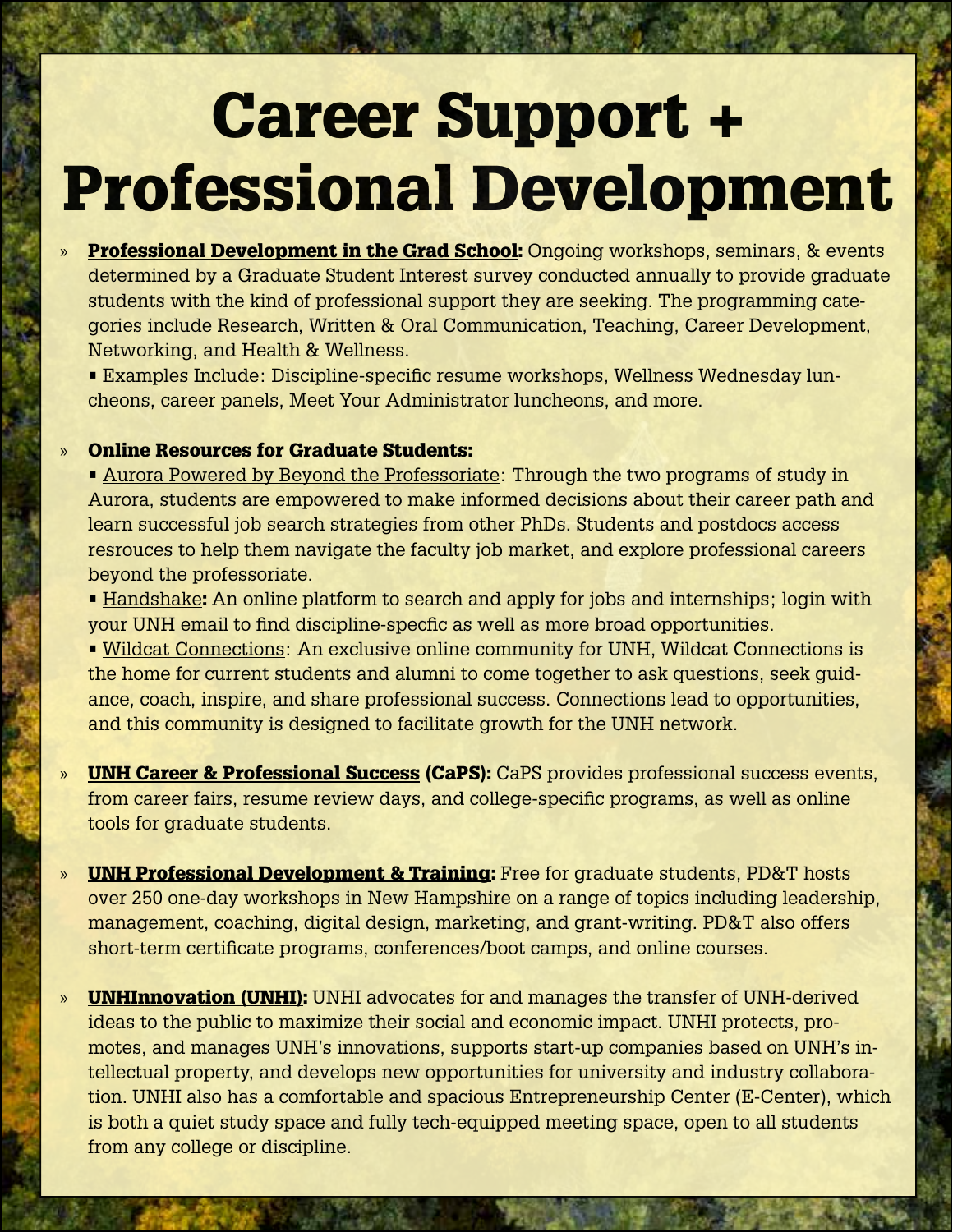## Around the Seacoast

- » [Wildcat Transit](https://www.unh.edu/transportation/wildcat-transit) (free with UNH ID): Connects across campus, as well as to neighboring towns including Dover, Newmarket, and Portsmouth.
- » **[COAST bus](https://coastbus.org/) (free with UNH ID):** For seacoast travel beyond the neighboring towns of Durham, including Exeter, Kittery, Berwick, Somersworth, Rochester, and Farmington.
- » Travel Beyond the Seacoast
	- **[AMTRAK Downeaster:](https://amtrakdowneaster.com/) Travel to Boston and beyond from Durham.**
	- [Boston Logan International Airport](http://www.massport.com/logan-airport/).
	- [Manchester-Boston Regional Airport.](https://www.flymanchester.com/)
	- [C&J Bus:](https://www.ridecj.com/) Travel from Dover/Portsmouth to Newburyport, Boston (including the aiport!), and beyond.
- **[Portsmouth Music Hall](https://www.themusichall.org/):** A vibrant cultural and community hub in Portsmouth with whom UNH has held a long-standing partnership. UNH students can enjoy free art house films and documentaries here with their UNH ID, as well as receive discounts for concerts and events.
- » [Museum of Fine Arts Boston](https://www.mfa.org/): Free with UNH ID.
- » **[Kanopy](https://unh.kanopy.com/):** Video streaming service freely accessible with UNH login, including films, documentaries, and educational materials.
- **[Local Farmer's Markets](http://www.seacoasteatlocal.org/):** Don't miss their winter markets in the Wentworth Greenhouses--a great way to clear the winter blues!

#### » Local spots to checkout:

• Dover: [Flight Coffee,](https://flightcoffeeco.com/) [Adelle's Coffeehouse,](https://www.adellescoffeehouse.com/) [Chapel + Main Restaurant + Brew](https://www.chapelandmain.com/)[ery,](https://www.chapelandmain.com/) [Tokens Taproom,](https://www.tokenstaproom.com/) [Sonny's Tavern](https://www.sonnystaverndover.com/), [Dover Public Library](https://www.dover.nh.gov/government/city-operations/library/index.html), [Ember Woodfired Grill,](https://www.emberwfg.com/) [Thirsty Moose Taphouse,](https://www.thirstymoosetaphouse.com/dover/) [The Brickhouse,](https://www.doverbrickhouse.com/) [Garrison City](https://www.garrisoncitybeerworks.com/), [Wrong Brain](http://wrongbrain.net/), [Avalon North](https://www.avalonnorth.org/) • Newmarket: [Horseshoe Cafe,](https://www.instagram.com/horseshoe_cafe/?hl=en) [Crackskulls Coffee + Books](http://www.crackskulls.com/), [the Stone Church](https://stonechurchrocks.com/), [New](https://www.newmarketlibrary.org/)[market Public Library](https://www.newmarketlibrary.org/)

• Portsmouth: [3S Artspace,](https://www.3sarts.org/) [Press Room](https://pressroomnh.com/), [Book & Bar,](http://www.bookandbar.com/) [Green Elephant](http://www.greenelephantnh.com/), [the Wilder,](https://www.wilderportsmouth.com/) [White Heron Coffee & Tea](https://www.whiteherontea.com/), [Barrio,](http://barrio-tacos.com/barrio-portsmouth/) [Portsmouth Public Library](https://www.cityofportsmouth.com/library)

• [Calendar of public events happening on the Seacoast](https://www.portsmouthnh.com/calendar/)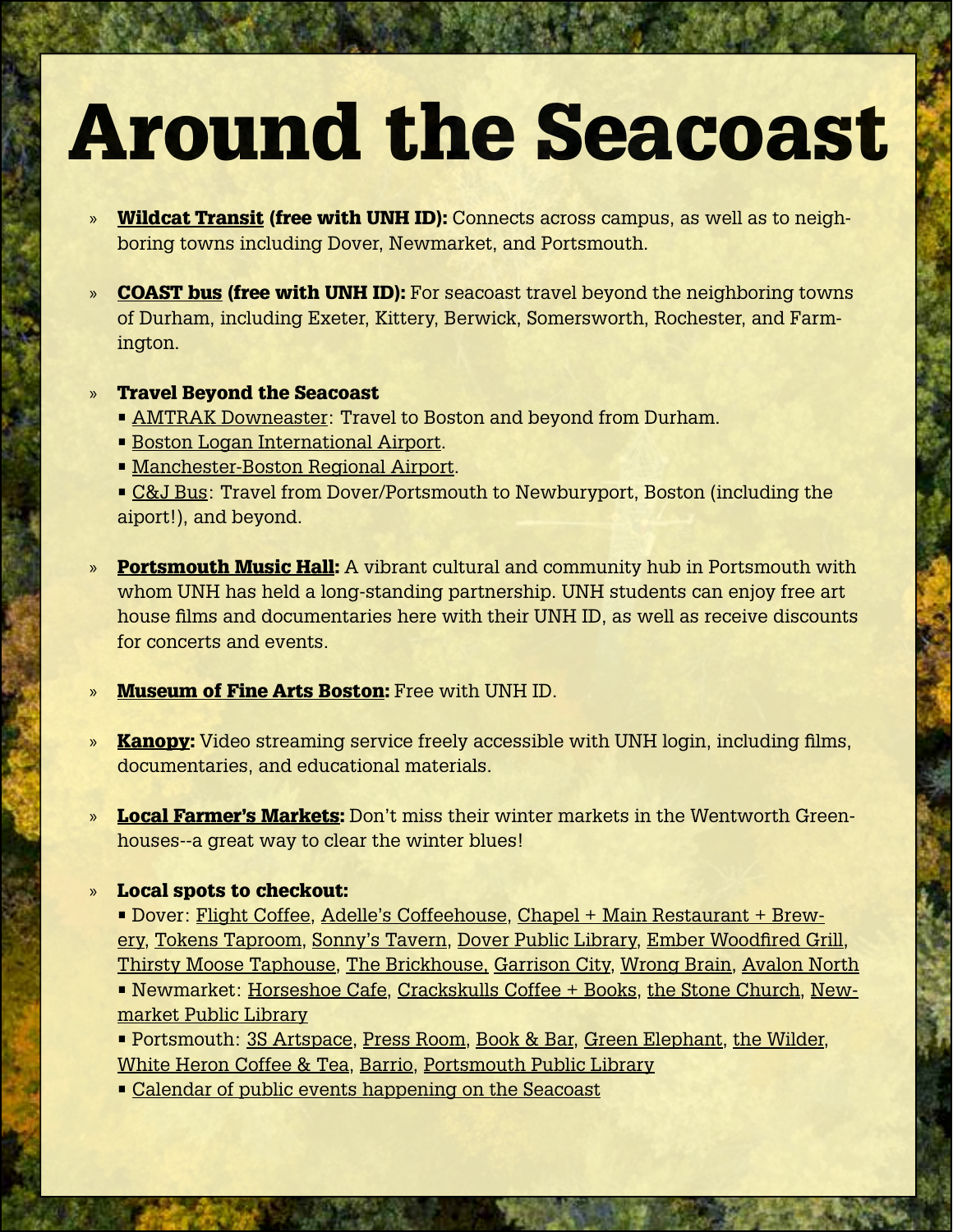# Teaching Support

- » [Center for Excellence and Innovation in Teaching and Learning](https://www.unh.edu/cetl) (CEITL): CEITL offers a rich collection of resources, information, and expertise to support the university's mission of enhancing student learning through the continual improvement of teaching.
	- [Cognate in College Teaching:](https://www.unh.edu/cetl/cognate) Offered by the Graduate School + CEITL, this is a thirteen-credit graduate program designed to enhance the effectiveness of college teaching.
- » Graduate Teaching Community: Monthly community meetings for graduate students who are TA's or interested in teaching.
- » [Customized Graduate Courses for Teachers](https://gradschool.unh.edu/academics/customized-graduate-courses-teachers): Academic departments provide various sponsorships to help the Graduate School support customized learning opportunities for K-12 educators. These opportunities earn graduate coursework credit for grad students, who also receive individualized mentoring developed according to their schools' unique needs. Specialized graduate courses provide classroom teachers with a balanced learning experience; in addition to group instruction, participants also have the benefit of one-on-one classroom coaching.

### » [Teaching and Classroom Support from UNH Library](https://www.library.unh.edu/graduate-students):

- • [Course Reserves:](https://www.library.unh.edu/find/course-reserves) Services and submission instructions for course reserves.
- • [Copyright Guidelines](https://www.library.unh.edu/faculty/reserves/copyright-guidelines): Guidelines about copying and links to additional info.
- • [Research Guides:](http://libraryguides.unh.edu/) See if a guide already exists for your course or subject; if not, [contact a librarian](https://www.library.unh.edu/research-support/ask-a-librarian) to discuss creating a guide.

• [Parker Media Lab](http://parkerlab.unh.edu/): Supports efforts to integrate media into teaching and learning with expertise, equipment, and workspace for working with multimedia projects.

• [Open Educational Resources](http://libraryguides.unh.edu/oer) (OER): Incorporating OER into coursework can increase student learning by providing immediate access to high-quality customizable learning materials at no -or low- cost to students.

• [Academic Technology](http://www.unh.edu/it/academic-technology): AT Support Center is located on the Main Floor (Level 3) of Dimond Library.